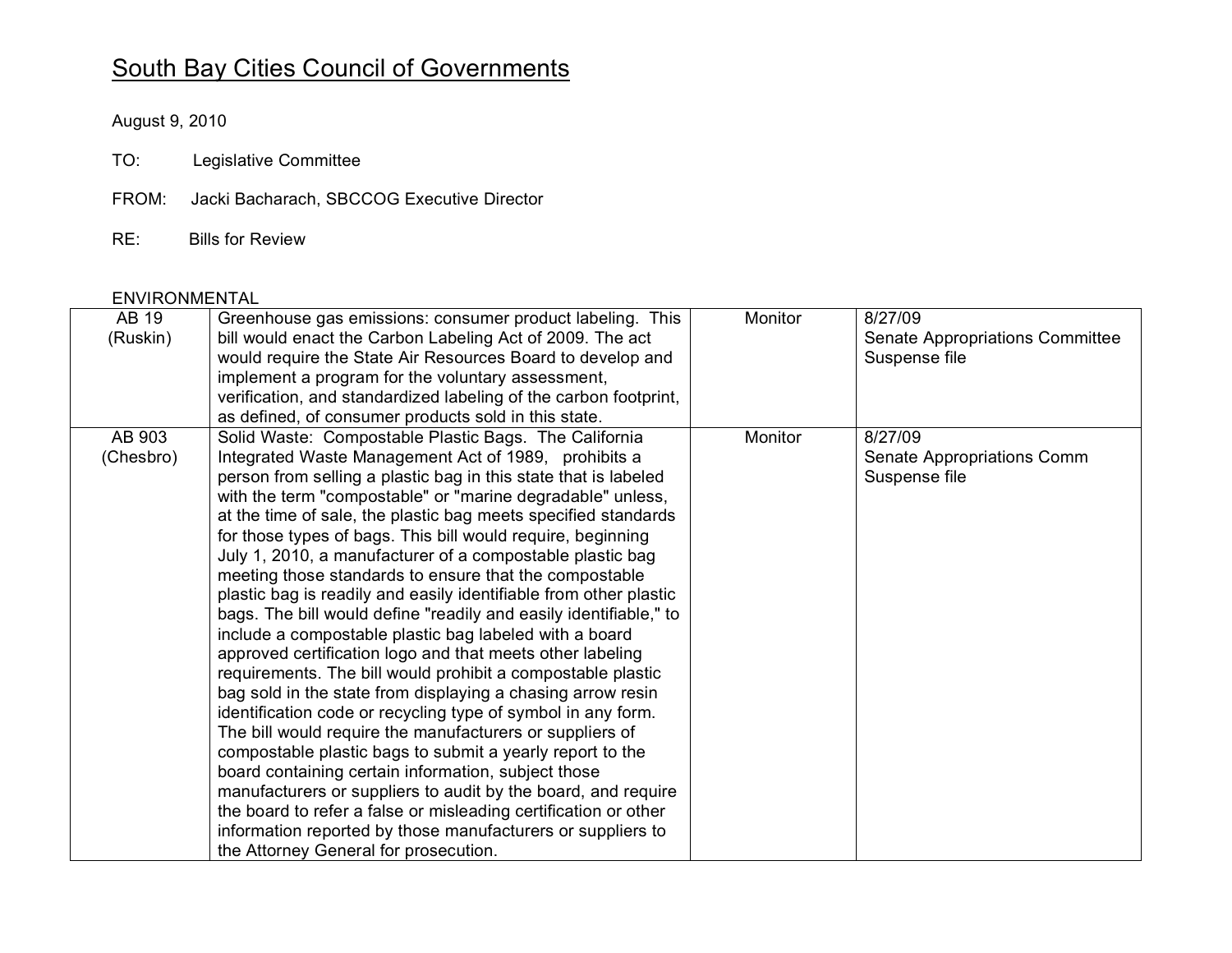| AB 1781    | Neighborhood electric vehicles. This bill allows the City of                                                                    | Monitor               | 8/9/10                         |
|------------|---------------------------------------------------------------------------------------------------------------------------------|-----------------------|--------------------------------|
| (Villines) | Fresno to adopt a neighborhood electric vehicle (NEV)                                                                           |                       | Senate 3 <sup>rd</sup> Reading |
|            | transportation plan. Specifically, the bill:                                                                                    |                       |                                |
|            | 1) Requires the plan, containing specified elements, to be                                                                      |                       |                                |
|            | reviewed by local law enforcement and by the Council of                                                                         |                       |                                |
|            | Fresno County Governments.                                                                                                      |                       |                                |
|            | 2) Permits the plan to include the use or crossing of a state                                                                   |                       |                                |
|            | highway with the approval of Caltrans.                                                                                          |                       |                                |
|            | 3) Requires the City, if it adopts a NEV plan, to report to the                                                                 |                       |                                |
|            | Legislature by November 1, 2014 on the effectiveness and                                                                        |                       |                                |
|            | impacts of the plan. The report shall be made in consultation                                                                   |                       |                                |
|            | with Caltrans, the CHP, and local law enforcement agencies.                                                                     |                       |                                |
|            | 4) Sunsets the City's authority to adopt a NEV plan on                                                                          |                       |                                |
|            | January 1, 2016.                                                                                                                |                       |                                |
|            | 5) Exempts NEVs in the plan area from the prohibition of                                                                        |                       |                                |
|            | NEVs on streets with speed limits in excess of 35 mph.                                                                          |                       |                                |
| SB 1284    | Water quality: mandatory minimum civil penalties. Would                                                                         | Monitor               | <b>Assembly Appropriations</b> |
| (Ducheny)  | provide that a failure to file a discharge monitoring report is                                                                 |                       | Committee                      |
|            | not a serious waste discharge violation if the discharger                                                                       | <b>LCC</b> supports   | Hearing Date: 8/12/10          |
|            | submits a specified statement to the state board or                                                                             | WBMWD - NO            |                                |
|            | the regional board. The bill, until January 1, 2014, would<br>require, with respect to certain violations involving the failure | <b>POSITION-</b>      |                                |
|            | to file a discharge monitoring report, the mandatory minimum                                                                    | <b>DOESN'T IMPACT</b> |                                |
|            | penalty of \$3,000 to be assessed only-for each required                                                                        | <b>THE</b>            |                                |
|            | report that is not timely filed, and not for each 30-day period                                                                 | <b>WHOLESALER.</b>    |                                |
|            | following the deadline for submitting the report.                                                                               | <b>DEALS WITH</b>     |                                |
|            | This bill, with a specified exception, would authorize a                                                                        | <b>WATER QUALITY</b>  |                                |
|            | regional board, following a public hearing and upon a                                                                           |                       |                                |
|            | showing that the discharger is making diligent progress                                                                         |                       |                                |
|            | toward bringing the waste discharge into compliance with the                                                                    |                       |                                |
|            | effluent limitation, to extend the time schedule for an                                                                         |                       |                                |
|            | additional period not exceeding 5 years in length, under                                                                        |                       |                                |
|            | specified conditions.                                                                                                           |                       |                                |
|            |                                                                                                                                 |                       |                                |
|            | (Per E.J. Caldwell, WBMWD - It appears that a waste                                                                             |                       |                                |
|            | discharge treatment facility in San Diego was fined the                                                                         |                       |                                |
|            | "minimum" penalty when the infraction was merely related to                                                                     |                       |                                |
|            | proper reporting. Seeking more information but he doesn't                                                                       |                       |                                |
|            | think that any SBCCOG city would qualify as a discharger.)                                                                      |                       |                                |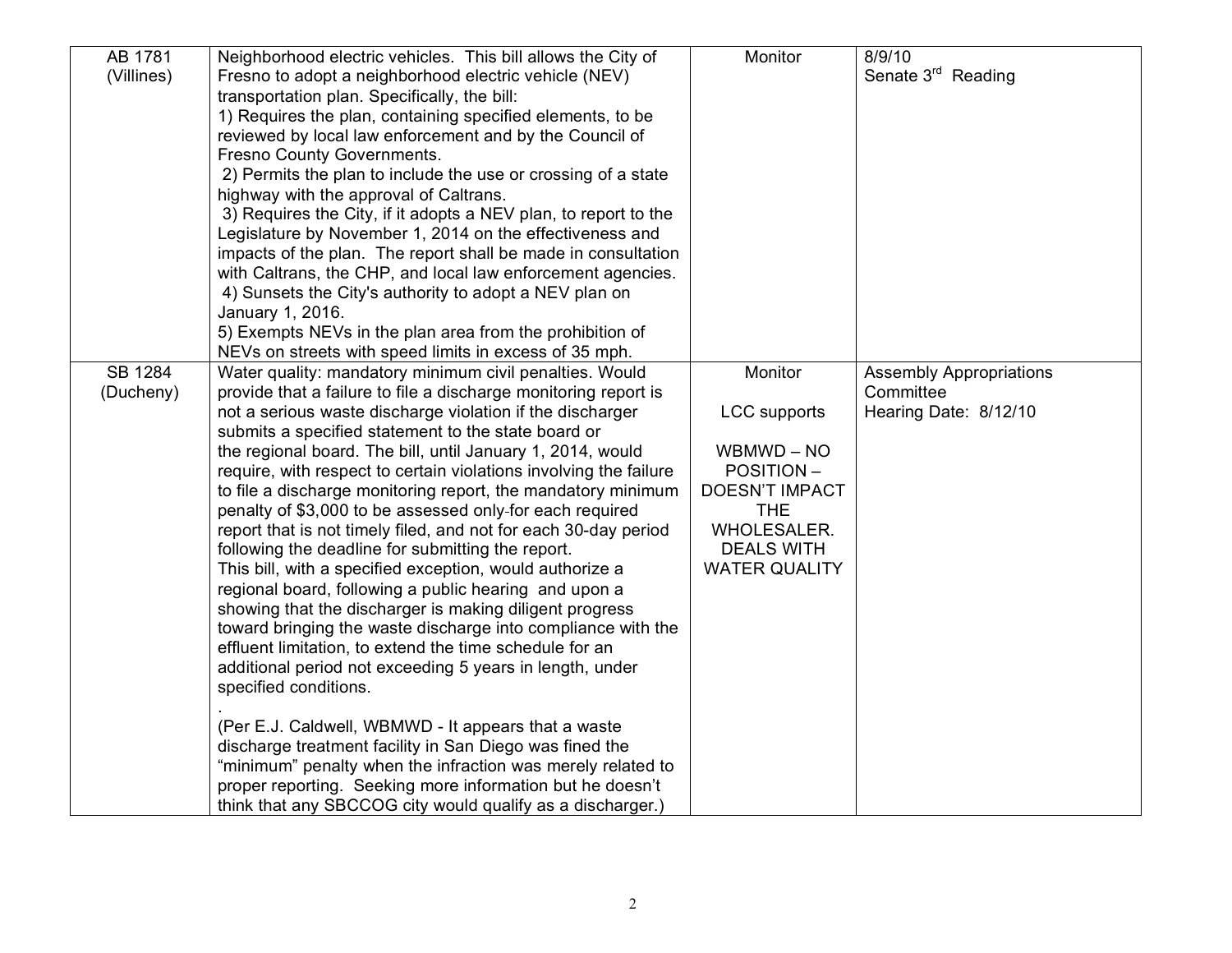| <b>PUBLIC SAFETY</b> |                                                                 |                |                                                         |
|----------------------|-----------------------------------------------------------------|----------------|---------------------------------------------------------|
| SB 949               | Vehicles: local authority: assessing penalties. Would           | <b>MONITOR</b> | 8/9/10                                                  |
| (Oropeza)            | expressly prohibit a local authority from enacting or enforcing |                | Assembly 3 <sup>rd</sup> Reading                        |
|                      | an ordinance or resolution that establishes regulations or      | LCC opposes    |                                                         |
|                      | procedures for, or assesses a fine, penalty, assessment, or     |                | Per: Oropeza's office:                                  |
|                      | fee for a violation of, matters covered by this code unless     |                | TICKET IN LONG BEACH COSTS                              |
|                      | expressly authorized by this code.                              |                | MORE BUT DOESN'T GET ON                                 |
|                      |                                                                 |                | STATE RECORD. CITIES<br>SHOULDN'T BE ABLE TO DO         |
|                      |                                                                 |                | THIS BILL MAKES CLEAR<br>THIS.                          |
|                      |                                                                 |                | WHAT THE LAW IS.<br>ONLY CITY                           |
|                      |                                                                 |                | IN THIS AREA THAT THIS                                  |
|                      |                                                                 |                | APPLIES TO IS LONG BEACH.                               |
|                      |                                                                 |                | DOESN'T APPLY TO BIKING                                 |
|                      |                                                                 |                | SHARROWS AND PARKING CAUSE                              |
|                      |                                                                 |                | NO STATE CODE.<br>CAN CREATE                            |
|                      |                                                                 |                | CHAOS IF CITIES HAVE                                    |
|                      |                                                                 |                | DIFFERENT LAWS.<br><b>MAKES IT</b>                      |
|                      |                                                                 |                | IMPOSSIBLE FOR THE STATE TO                             |
|                      |                                                                 |                | TRACK UNSAFE DRIVERS. ALSO<br>- STATE AT RISK OF LOSING |
|                      |                                                                 |                | OTHER FUNDS.<br><b>LONG BEACH</b>                       |
|                      |                                                                 |                | DOESN'T OPPOSE THE BILL.                                |

| 1 \ L V L I \ U L |                                                                |         |                               |
|-------------------|----------------------------------------------------------------|---------|-------------------------------|
| SB 1445           | Planning. This bill would increase the fee imposed by the      | Monitor | Assembly Appropriations Comm. |
| (DeSaulnier)      | state on the registration of each vehicle by \$1, and require  |         | Hearing Date: 8/12/10         |
|                   | the                                                            |         |                               |
|                   | Department of Motor Vehicles to distribute 1% of the net       |         |                               |
|                   | revenues from the fee increase to the Planning Advisory and    |         |                               |
|                   | Assistance Council. The remaining net revenues would be        |         |                               |
|                   | distributed to designated transportation planning agencies     |         |                               |
|                   | based on the number of vehicles registered within the          |         |                               |
|                   | jurisdiction of each agency. The bill would require the        |         |                               |
|                   | transportation planning agencies to use the funds solely to    |         |                               |
|                   | develop and implement a sustainable communities strategy       |         |                               |
|                   | or regional blueprint plan in order to identify land use       |         |                               |
|                   | strategies to reduce the use of motor vehicles and to carry    |         |                               |
|                   | out transportation-related activities in the strategy or plan, |         |                               |
|                   | and in the case of an agency preparing a regional blueprint    |         |                               |
|                   | plan, to provide grants to cities, counties, and congestion    |         |                               |
|                   | management agencies for planning and projects related to       |         |                               |
|                   | implementation of the plan. The bill would also provide for    |         |                               |